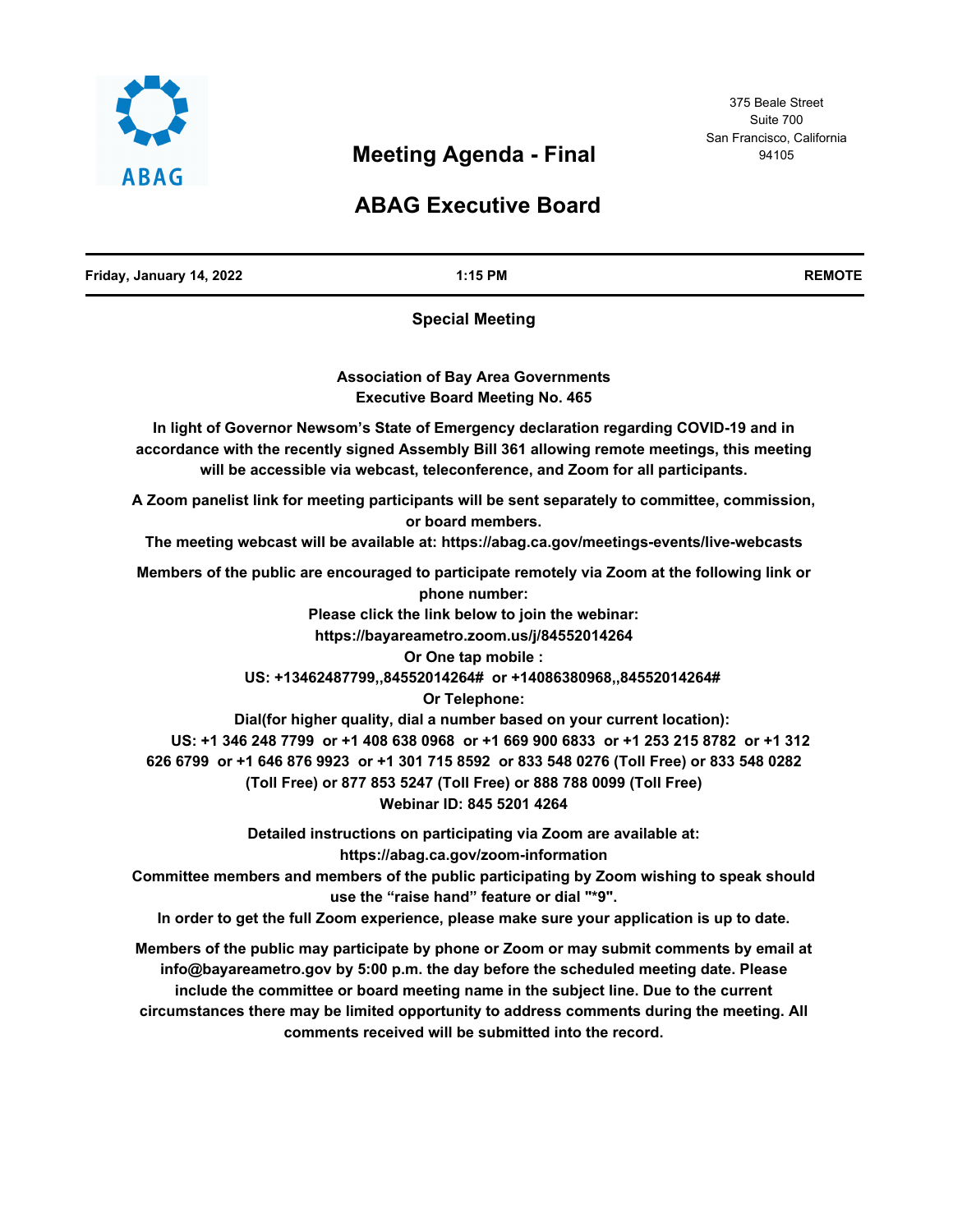**The ABAG Executive Board may act on any item on the agenda. The meeting is scheduled to begin at 5:15 p.m., or immediately following the preceding ACFA meeting.**

> **Agenda, roster and webcast available at https://abag.ca.gov For information, contact Clerk of the Board at (415) 820-7913.**

#### **Roster**

**Susan Adams, Candace Andersen, Jesse Arreguin, Nikki Fortunato Bas, London Breed, Tom Butt, David Canepa, Cindy Chavez, Pat Eklund, Maya Esparza, Carroll Fife, Neysa Fligor, Leon Garcia, Liz Gibbons, Vice Giselle Hale, Barbara Halliday, David Haubert, Rich Hillis, Dave Hudson, Otto Lee, Matthew Mahan, Rafael Mandelman, Gordon Mar, Nathan Miley, Karen Mitchoff, Stephanie Moulton-Peters, Raul Peralez, David Rabbitt, Belia Ramos, Carlos Romero, James Spering, Loren Taylor, Lori Wilson**

#### **1. Call to Order / Roll Call / Confirm Quorum**

*Quorum is a majority of Executive Board members present.*

#### **2. Public Comment**

*Information*

#### **3. Executive Board Announcements**

*Information*

#### **4. President's Report**

**4.a.** [22-0121](http://mtc.legistar.com/gateway.aspx?m=l&id=/matter.aspx?key=23380) ABAG President's Report for January 14, 2022

*Action:* Information

*Presenter:* Jesse Arreguin

#### **5. Executive Director's Report**

**5.a.** [22-0122](http://mtc.legistar.com/gateway.aspx?m=l&id=/matter.aspx?key=23381) Executive Director's Report for January 14, 2022 *Action:* Information *Presenter:* Therese McMillan

## **6. Remote Meetings Pursuant to AB 361**

| 6.a. | 22-0123             | Adoption of Resolution No. 01-2022 Regarding Remote Meetings                |
|------|---------------------|-----------------------------------------------------------------------------|
|      |                     | Pursuant to AB 361                                                          |
|      | <u>Action:</u>      | Approval                                                                    |
|      | <b>Presenter:</b>   | Kathleen Kane                                                               |
|      | <b>Attachments:</b> | 6a 1 Summary Sheet Findings Pursuant to AB 361 v2.pdf                       |
|      |                     | 6a 2 ABAG Resolution No 01 2022 Findings Pursuant to AB 361 to Continue Vir |